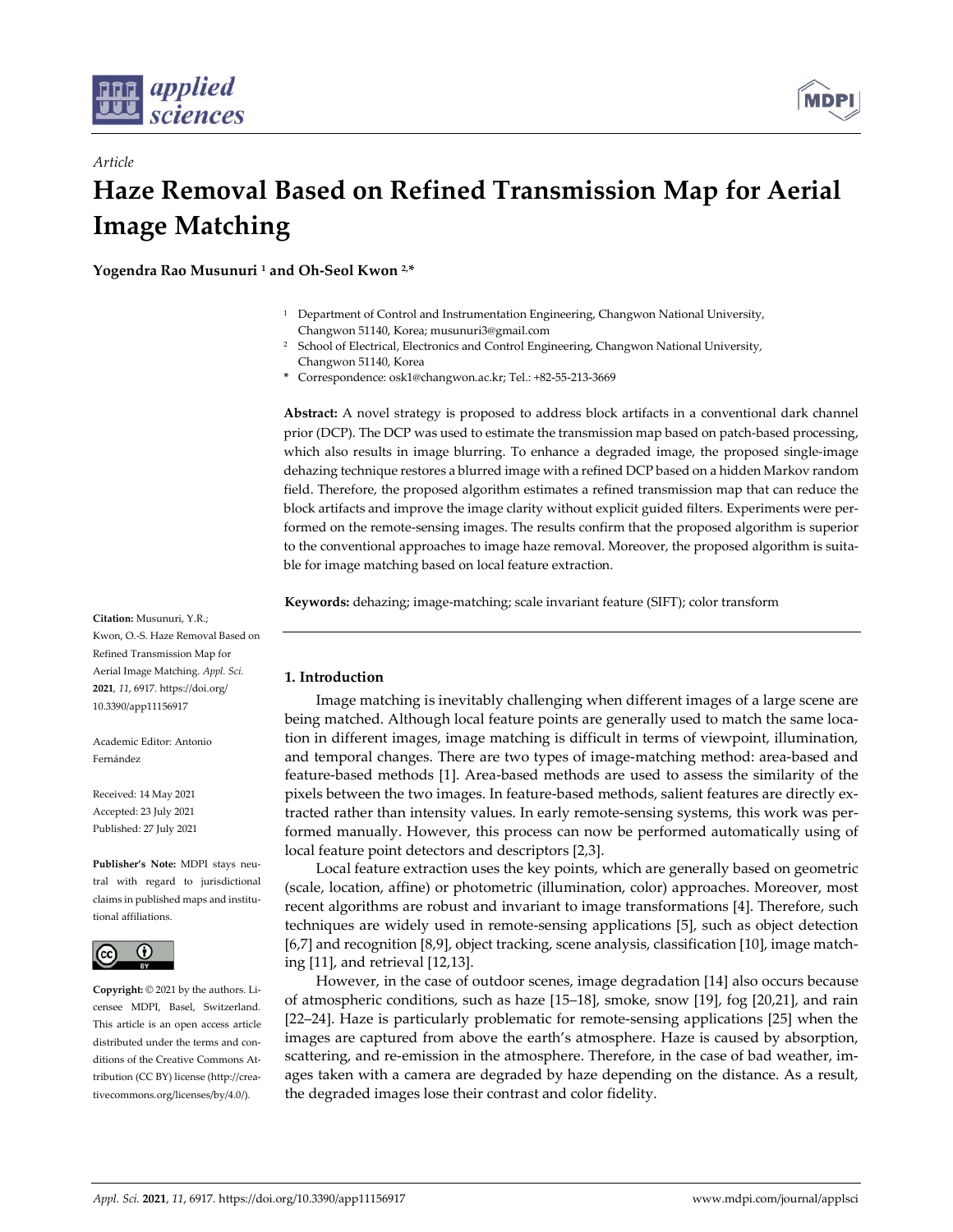Conventional methods for removing haze use additional hardware [26–31], multiple images [32], or additional information [33]. Multiple-image-based dehazing methods remove haze through two or more input images. These methods were developed by Tan [34], in which haze is removed by maximizing the local contrast based on statistics. However, because this approach is not a physical model, it only provides an improvement. Tarel and Hautiere [35] proposed a fast visibility restoration method to preserve edges and corners based on a median filter; however, this method is not suitable for images with a discontinuous depth. Ancuti et al. [36] recently proposed a simple contrast-based dehazing method without any geometrical information or user interaction. Minseo et al. [37] used principal component analysis to enhance haze images by estimating accurate transmission with a random forest. Dan et al. [38] implemented an efficient quad decomposition algorithm to estimate the atmospheric light to solve the color distortion and background noise problems. This method was applied to synthetic and hazy datasets.

Fattal [39] assumed that the surface shading and transmission functions were locally and statistically uncorrelated to estimate the color of the haze. Moreover, He et al. [40] proposed the DCP method, in which it is assumed that dehazed images have local patches that contain a small number of pixels with low intensity in at least one color channel. However, this method produces block artifacts that are patch based. He et al. [41] also proposed a guided filter-based dehazing method, but this method only focused on edgepreserving filtering. Geet et al. [42] investigated a new color channel method to remove atmospheric scattering, and obtained channel values and atmospheric light. However, this method focuses on enhancing the quality of the dehazed image using a dual transmission map. Chang et al. [43] proposed a method to solve the underestimation of the transmission of brighter areas using a weighted residual map. Yutaro et al. [44] also focused on local patches to address structural detail losses using the normalized pixel-wise DCP. Image dehazing algorithms can be classified as shown by the table in Figure 1.



**Figure 1.** Classification table for image dehazing algorithms.

In this article, a novel algorithm is introduced that can remove haze from a degraded single image. The proposed single-image-based algorithm restores a hazy image by refining a transmission map using an approach based on a hidden Markov model [45,46]. The proposed strategy enhances the image contrast by reducing the block artifacts from the patch-based image dehazing method. As a second contribution, the proposed de-hazing method is suitable for image matching based on local feature-embedded colors using the C-SIFT operator. Finally, image matching was evaluated using aerial-haze images, the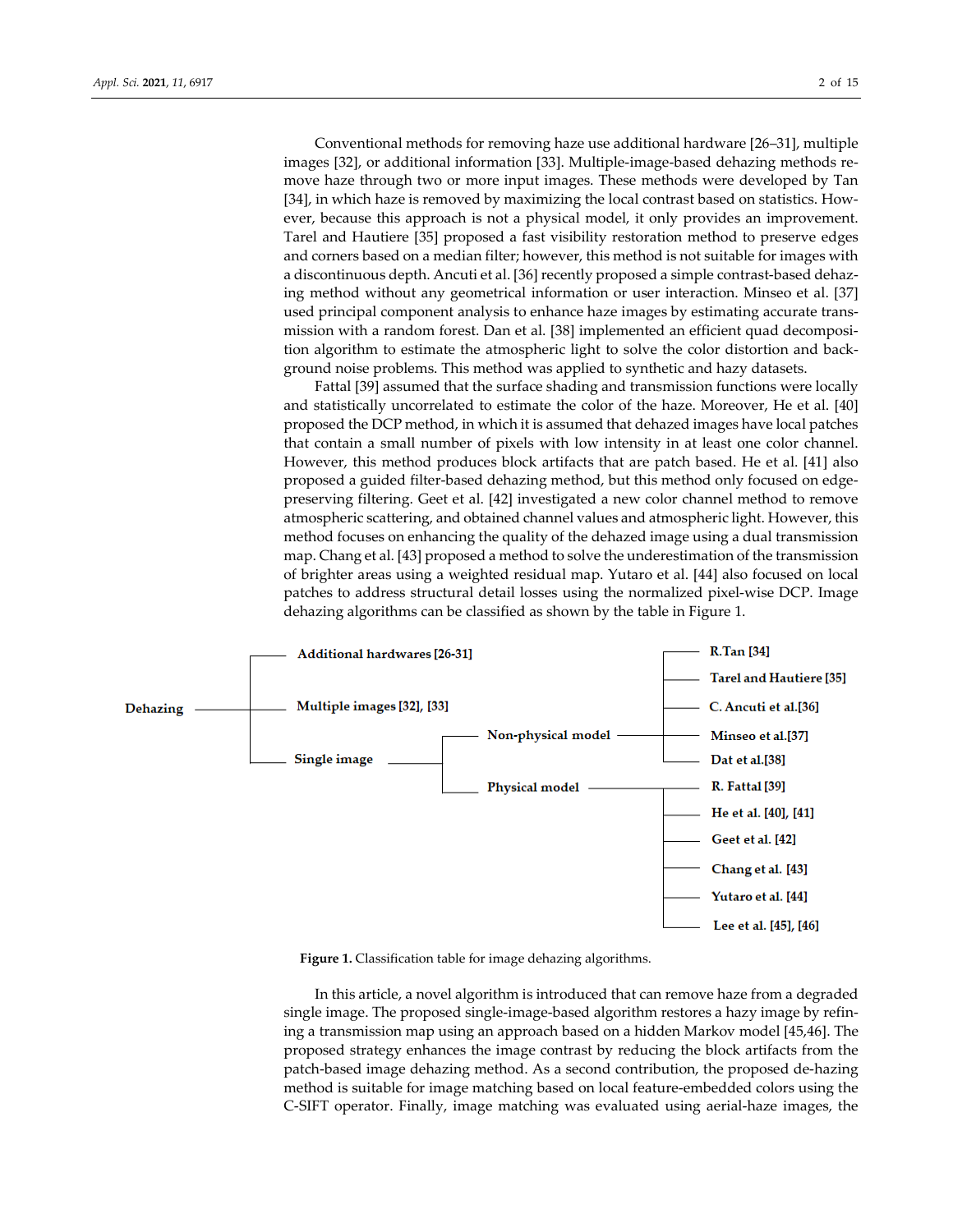NH-Haze dataset, and a manually annotated dataset. The remainder of this article is organized as follows. In Section 2, a refined transmission map using the proposed method and its implementation are described. In Section 3, the experimental results are presented and discussed. Section 4 concludes the work. Additionally, the assessment of the dehazed images was evaluated and compared using the PIQE [47].

#### **2. Physical-Based Image Dehazing and Matching**

Haze is a challenging weather phenomenon for remote-sensing aerial images because, in dehazing, scene transmission depends on unknown depth information. The physical model removes haze based on direct transmission maps. To address block artifacts, a novel method is proposed to estimate a refined transmission map without explicit guided filters. The method consists of two parts. The first is calculation of the DCP, and estimation of the atmospheric light and DCP transmission map. The transmission map of DCP is then refined using the hidden Markov random field and expectation maximization (HMRF-EM) algorithm, which is explained in Sections 2.1 and 2.2. Second, image-matching is performed using the scale-invariant feature transform (SIFT) algorithm to find the valid key-point matches, which is explained in Section 2.3.

#### *2.1. Dark Channel Prior*

In general, the method of modeling the haze in one image is expressed by Equation (1), which defines the haze image, original image, atmospheric light, and transmission.

$$
I(x) = J(x)t(x) + A(1-t(x))
$$
\n(1)

where  $I(x)$  is an image containing haze, and  $J(x)$  is the brightness value of the original image without haze*. A* is the atmospheric light and *t(x)* is the transmission, which shows the degree to which the unseen light reaches the camera.

The DCP [40] is based on the observation in dehazed outdoor images of a few pixels whose intensity values in at least one color channel are very low in non-sky patches, namely, red  $(R)$ , green,  $(G)$ , or blue  $(B)$ ; that is, the patch is composed of very low values with minimum intensity and the dark channel is defined in Equation (2).

$$
J^{dark}(x) = \min_{c \in [r,g,b]} \left( \min_{y \in \Omega(x)} \left( J^c(y) \right) \right) \tag{2}
$$

where  $J^C$  is the color channel of  $J$ , and  $\Omega(x)$  is a local patch centered at  $x$ . Based on observation, with the exception of the sky region, the intensity of  $J^{dark}$  is low and tends to be zero if  $J$  is a haze-free outdoor image. Thus,  $J^{dark}$  is the dark channel of  $J$ , and the above statistical observation is the DCP. To remove haze in the image, the top 0.1% of the brightest pixels were obtained for the estimated atmospheric light in the dark channel, and the chosen pixels were haze-opaque. In the next step, the coarse estimated transmission is as follows:

$$
\tilde{t}(x) = 1 - \omega \min_{c \in (r, g, b]} \left( \min_{y \in \Omega(x)} \left( \frac{I^c(y)}{\tilde{A}^c} \right) \right)
$$
(3)

where  $\tilde{A}^c$  is the color channel of estimated atmospheric light, and  $\omega$  is chosen as  $(0<_{\omega}$  <1) [40] to prevent the full elimination of haze because it causes the haze to result in an unnatural image with the loss of depth perception. We fixed the value of  $\omega$ 0.95 for all subsequent experimental results in this study. The estimated transmission  $\tilde{t}$  is refined by applying a soft-matting method. Finally, the estimated scene radiance is expressed as: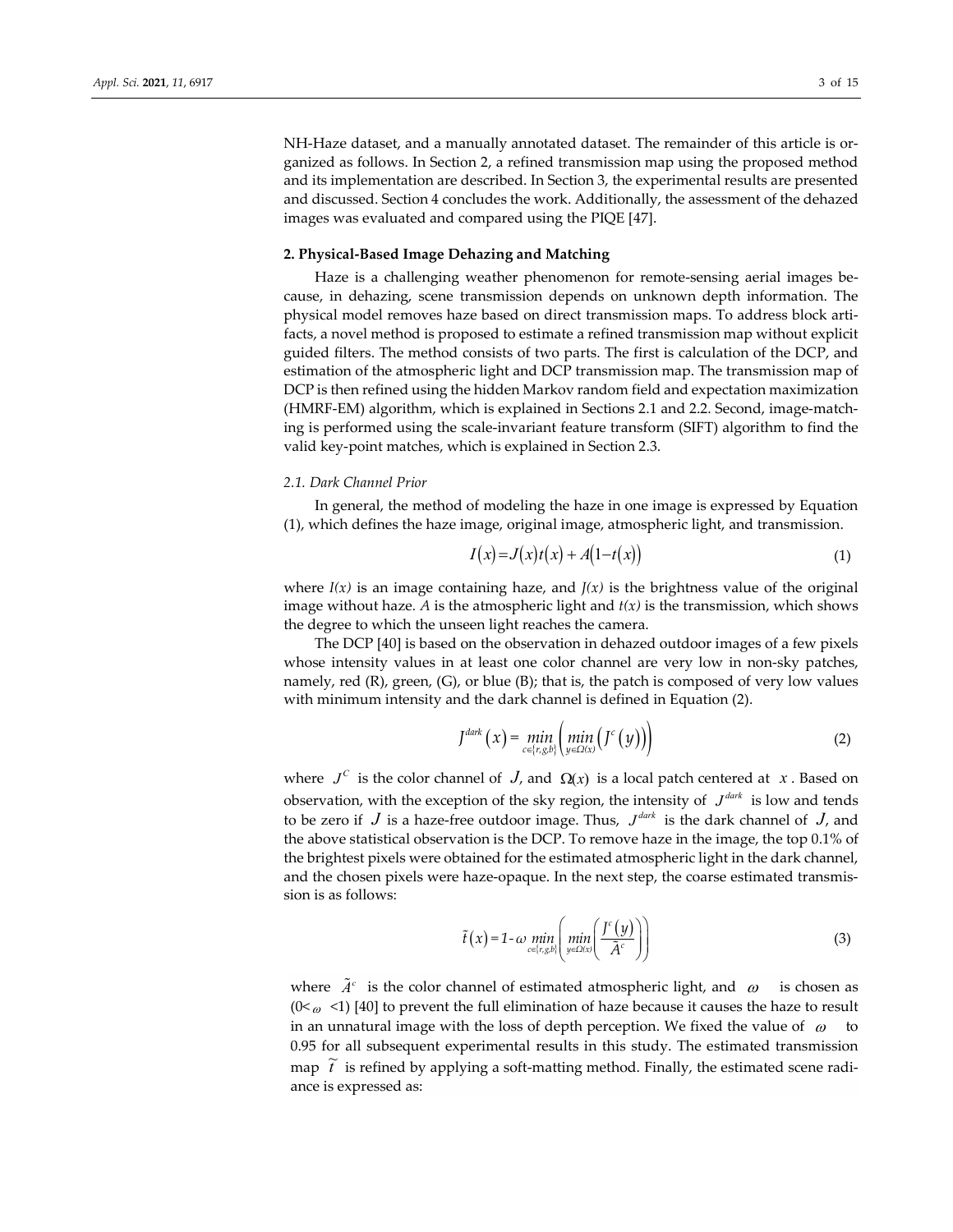$$
\tilde{J}(x) = \frac{J(x) - \tilde{A}}{max(\tilde{t}(x), t_0)} + \tilde{A}
$$
\n(4)

where *to* is the lower limit of the refined medium transmission and  $\tilde{A}$  is the estimated atmospheric light. When applying the steps of the DCP method, the haze removal results can be obtained. Algorithm 1 provides the procedure for each step, as follows, to estimate the scene radiance  $\tilde{J}$ .

## *2.2. Correction of Transmission Map Using Hidden Markov Random Field*

The application of an HMRF-EM algorithm [45,46,48] to estimate the transmission map is proposed. The HMRF-EM algorithm improves the transmission map and enhances the dehazing performance based on a double stochastic process that uses the maximum likelihood to remove and smooth the areas of block artifacts. The input image is represented by  $y = (y_1, \dots, y_N)$  when the intensity is  $y_i$ . The labels  $x = (x_1, \dots, x_N)$  are estimated using the HMRF method. Here,  $x_i \in L$  and *L* is the set of possible block artifact labels.

$$
\mathbf{x}^* = \frac{\argmax}{\mathbf{x}} \Big[ P(\mathbf{y}|\mathbf{x}, \theta) P(\mathbf{x}) \Big] \tag{5}
$$

where  $P(x)$  is the prior probability that represents the Gibbs distribution and the probability of joint maximum-likelihood is expressed as follows:

$$
P(\mathbf{y}|\mathbf{x},\theta) = \prod_{i} P(y_i|\mathbf{x},\theta) = \prod_{i} P(y_i|x_i,\theta_{x_i})
$$
\n(6)

Here,  $P(y_i | x_i, \theta_i)$  is the Gaussian distribution of the variable  $\theta_{x_i} = (\mu_{x_i}, \sigma_{x_i})$ , and  $\theta = \{\theta_i | l \in L\}$  is the variable set from the EM method. After determining the variable set, the Gaussian distribution function  $G(z, \theta)$  can be represented using  $\theta = (\theta_1, \sigma_1)$  as follows:

$$
G(z; \theta_i) = \frac{1}{\sqrt{2\pi\sigma_i^2}} \left( -\frac{\left(z - \mu_i\right)^2}{2\sigma_i^2} \right) \tag{7}
$$

Next, two assumptions are required that are used to approximate the proposed HMRF-EM algorithm. The prior probability is defined as:

$$
P(\mathbf{x}) = \frac{1}{Z} \exp(-U(\mathbf{x}))
$$
\n(8)

where  $U(x)$  denotes the prior energy function. The second assumption is as follows:

$$
P(\mathbf{y}|\mathbf{x},\theta) = \prod_{i} P(y_i|x_i, \theta_{x_i})
$$
  
\n
$$
= \prod_{i} G(y_i; \theta_{x_i})
$$
  
\n
$$
= \frac{1}{Z'} exp(-U(\mathbf{y}|\mathbf{x}))
$$
 (9)

From these two assumptions, the variable  $\theta^{(0)}$  is initialized. The probability distribution  $P^{(t)}(y_i | x_i, \theta_{x_i})$  is also estimated. The labels are then estimated using  $\theta^{\omega}$ . During this process, the estimation of the maximum a posteriori (MAP) probability is utilized, as shown below.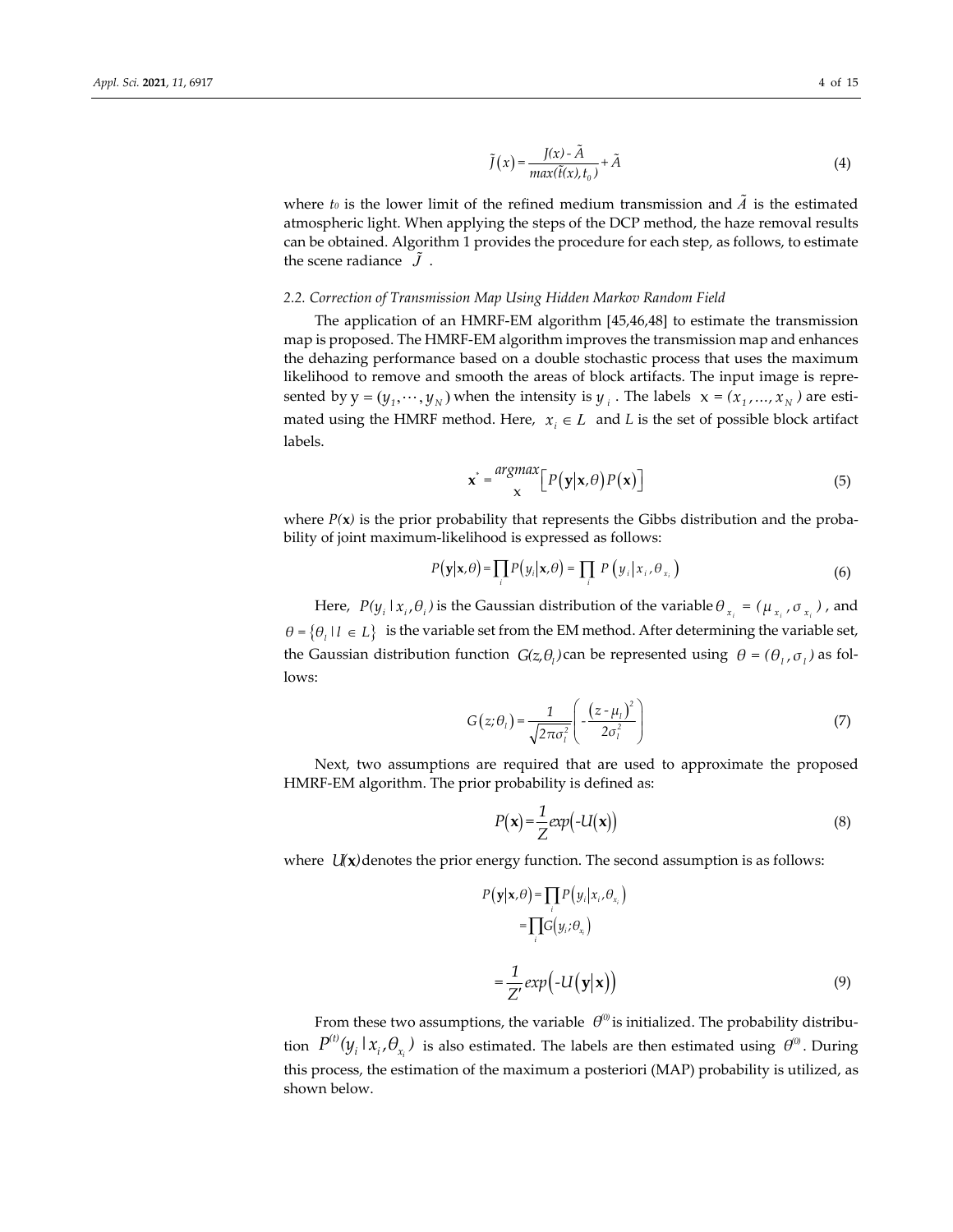$$
\mathbf{x}^{(t)} = \frac{\arg \max}{\mathbf{x} \in \mathcal{X}} \Big[ P(\mathbf{y}|\mathbf{x}, \theta^{(t)}) P(\mathbf{x}) \Big] \n= \frac{\arg \max}{\mathbf{x} \in \mathcal{X}} \Big[ U(\mathbf{y}|\mathbf{x}, \theta^{(t)}) + U(\mathbf{x}) \Big]
$$
\n(10)

Next, the posterior distributions of all  $l \in L$  and  $y_i$  are calculated as follows:

$$
P^{(t)}(l|y_i) = \frac{G(y_i; \theta_i) P(l|x_{N_i}^{(t)})}{P^{(t)}(y_i)}
$$
\n(11)

where  $x_N^{(t)}$  is the neighbor of  $x_i^{(t)}$ .

$$
P^{(t)}(y_i) = \sum_{l \in L} G(y_i; \theta_l) P(l | x_{N_i}^{(t)})
$$
\n(12)

and

$$
P\left(l|x_{N_i}^{(t)}\right) = \frac{1}{Z}exp\left(-\sum_{j\in N_i} V_c\left(l, x_j^{(t)}\right)\right) \tag{13}
$$

Next, the variables are updated using the  $p^{(t)}(l|y_i)$ as follows:

$$
\mu_i^{(t+1)} = \frac{\sum_i P^{(t)}(l|y_i) y_i}{\sum_i P^{(t)}(l|y_i)}
$$
(14)

$$
\[ \sigma_l^{(t+1)} \]^2 = \frac{\sum_i P^{(t)}(l|y_i) (y_i - \mu_l^{(t+1)})^2}{\sum_i P^{(t)}(l|y_i)} \tag{15}
$$

Equations (5)–(15) are related to the HMRF-EM method. Equations (16)–(20) are related to MAP estimation and edge preservation. Equation (16) is defined to solve  $\mathbf{x}^*$  and minimize the posterior energy [48].

$$
\mathbf{x}^* = \frac{\argmax}{\mathbf{x} \in \mathcal{X}} \Big[ U\big(\mathbf{y}|\mathbf{x}, \theta\big) + U\big(\mathbf{x}\big) \Big] \tag{16}
$$

The likelihood energy is defined in Equation (17) as follows:

$$
U(y|x,\theta) = \sum_{i} U(y_i|x_i,\theta) = \sum_{i} \left[ \frac{(y_i - \mu_{x_i})^2}{2\sigma_{x_i}^2} + \ln \sigma_{x_i} \right]
$$
(17)

The prior energy is defined using *U(x),* as shown in Equation (18).

$$
U(x) = \sum_{c \in C} V_c(x)
$$
 (18)

The clique potential is defined as in (19) for the neighboring pixels.

$$
V_c(x_i, x_j) = \frac{1}{2} (1 - I_{x_i, x_j})
$$
\n(19)

From the above equations, we obtain Equation (20) to smooth the edges of the block artifacts, as follows: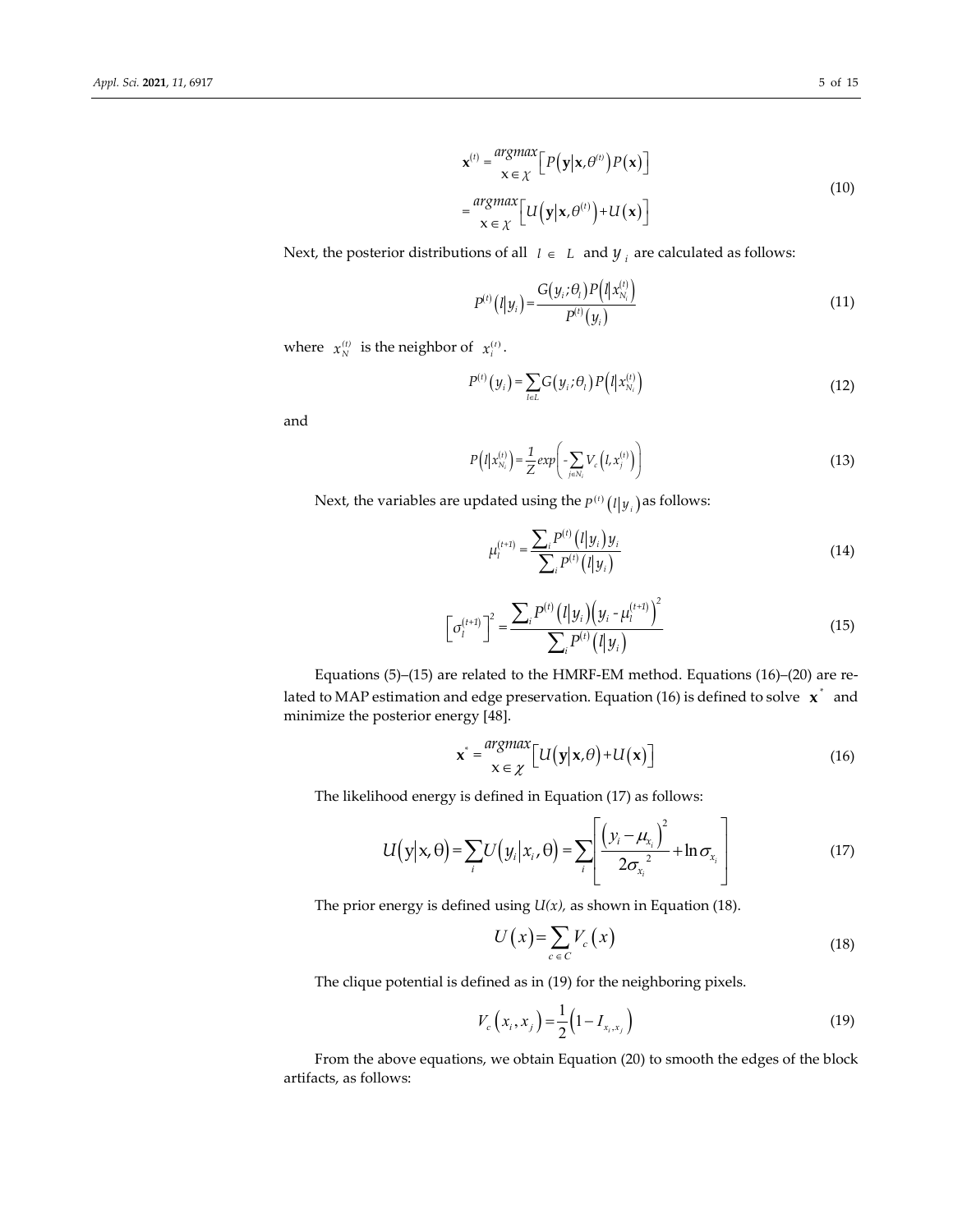$$
x_i^{(k+1)} = \frac{\arg max}{l} \left[ U\left(y_i \middle| l\right) + \sum_{j \in N_i, z_j = 0} V_c\left(l \middle| x_j^{(k)}\right) \right] \tag{20}
$$

where **z** is the assumption of the binary edge map (if  $z_i = 1$ , the edge is not deteriorated; otherwise, the edge is deteriorated) and  $V<sub>c</sub>$  is the clique potential. Algorithm 1 explains each step to obtain a refined transmission map using the HMRF-EM method.

| <b>Algorithm 1:</b> Procedure for estimating a refined transmission map with HMRF-EM |  |  |  |  |  |  |  |
|--------------------------------------------------------------------------------------|--|--|--|--|--|--|--|
| method and dehazed image by recovering the scene radiance.                           |  |  |  |  |  |  |  |
| <b>Input:</b> Hazy Image $(y)$                                                       |  |  |  |  |  |  |  |
| <b>Output:</b> Dehazed image $(x)$                                                   |  |  |  |  |  |  |  |
| 1: Calculate the dark channel prior (DCP) using the Eq.(2)                           |  |  |  |  |  |  |  |
| 2: Use the dark channel prior to estimate atmospheric light.                         |  |  |  |  |  |  |  |
| 3. Calculate the DCP estimated transmission map by the Eq. (3).                      |  |  |  |  |  |  |  |
| 4: Compute the refined estimated matting transmission map by using the HRMF-EM       |  |  |  |  |  |  |  |
| method by Eq. (20).                                                                  |  |  |  |  |  |  |  |
| 6: Calculate the new image by recovering the scene radiance.                         |  |  |  |  |  |  |  |
|                                                                                      |  |  |  |  |  |  |  |

#### *2.3. Scale Invariant Feature Transform with Embedded Color*

The SIFT [49] operator is broadly used in image matching due to its robustness to the rotation of the image, scaling, and variations in luminance. This algorithm consists of the following five steps: scale-space extrema detection, key-point localization, orientation assignment, key-point descriptor, and key-point matching. Moreover, SIFT with embedded color (C-SIFT) [50] was used in this study. The C-SIFT algorithm is robust because the local features include color information for image dehazing. In general, the camera response, as shown in (17), is given by [51]:

$$
\rho_i^{xy} = \int_{w} \left\{ L_p(\lambda) + E(\lambda)R(\lambda) \right\} S_i(\lambda) d\lambda, \quad (i = R, G, B)
$$
\n(21)

where  $\rho_i$  is the response of the camera,  $\lambda$  is the wave length of the color,  $L_n(\lambda)$  is the path radiance,  $E(\lambda)$  is the illumination,  $R(\lambda)$  is the surface reflectance, and  $S(\lambda)$  is the sensitivity of the camera. In addition, the *xy*-coordinates are allocated in the array to every point.

$$
\rho_i^{xy} = \int_w L_p(\lambda) E(\lambda) R(\lambda) S_i(\lambda) d\lambda + \zeta_i^{xy}, \quad (i = R, G, B)
$$
\n(22)

here,

$$
\zeta_i^{xy} = \int_w L_p(\lambda) S_i(\lambda) d\lambda, (i = R, G, B)
$$

Although haze cannot be entirely removed by dehazing processing, it is assumed that *ζ*<sup>*xy*</sup> is not a dominant component. Here, if it is assumed that the camera sensitivities are delta functions, Equation (21) can be revised for any wavelength *k*. Note that realistic camera sensitivities are not delta functions, which is an issue that is discussed later.

$$
\rho_k^{xy} = \int_w E(\lambda)R(\lambda)\delta(\lambda - \lambda_k)d\lambda
$$
  
=  $E(\lambda_k)R(\lambda_k)$  (23)

The color response at the Planckian locus of an illuminant for any pixel is defined as follows: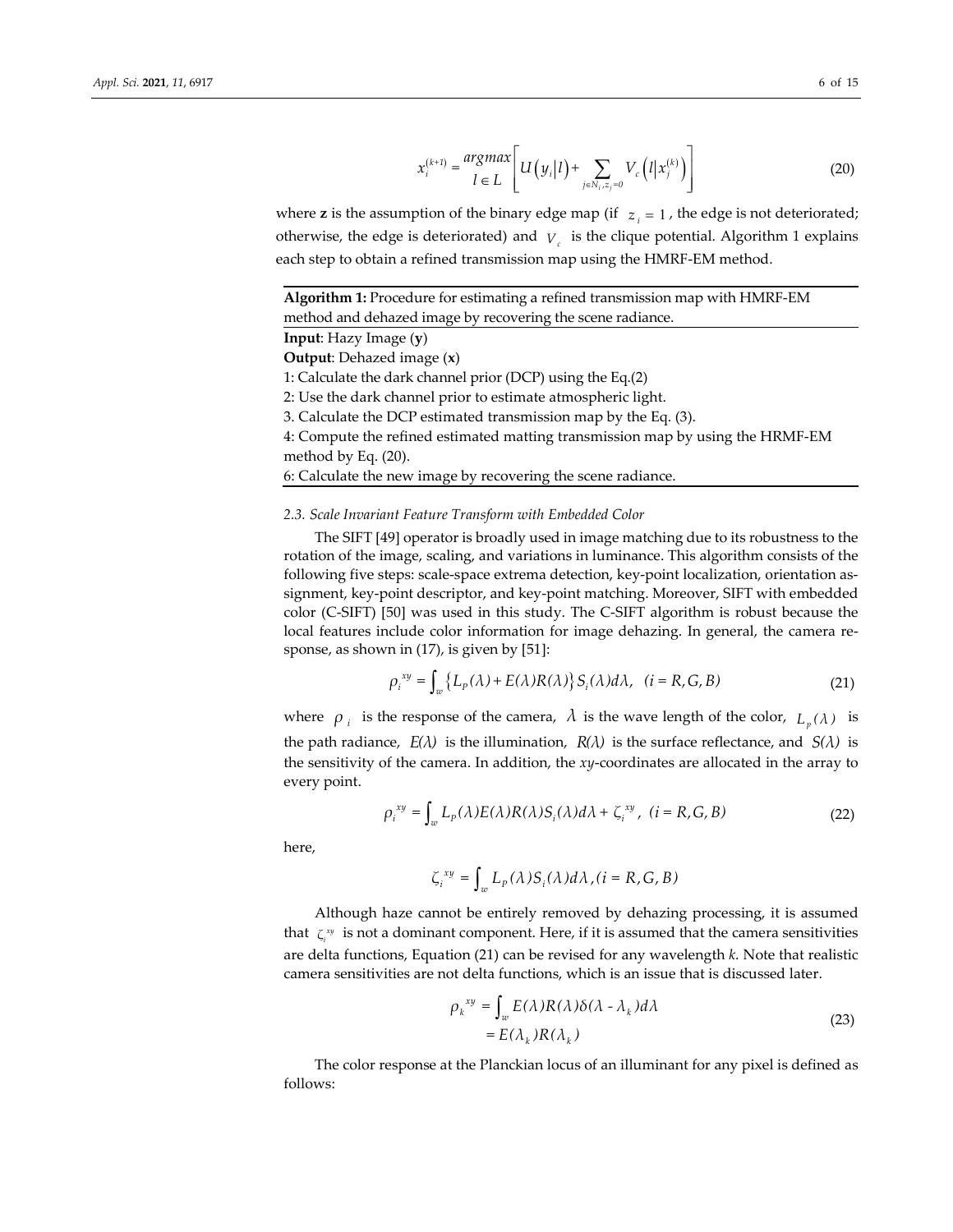$$
\rho_k = c_1 \lambda_k^{-5} exp\left(\frac{-c_2}{T\lambda_k}\right) R(\lambda_k)
$$
\n(24)

where

$$
E(\lambda, T) = c_1 \lambda^{-5} \left[ exp\left(\frac{-c_2}{T\lambda}\right) - 1\right]^{-1}
$$
 (25)

Here,  $c_1 = 3.74183 \times 10^{-16} Wm^2$  and  $c_2 = 1.4388 \times 10^{-2} mK$ . The natural logarithm is used to separate the two components, namely, the surface and illuminant, using Equation (24) as follows:

$$
ln \rho_k = ln \left[ c_1 \lambda_k^{-5} R \left( \lambda_k \right) \right] - \frac{c_2}{T \lambda_k}
$$
 (26)

Following the determination of the color responses for each RGB channel, the ratio for each channel is calculated using the same process as follows:

$$
ln\frac{R}{G} = ln\rho_R - ln\rho_G = R_R - R_G + \frac{1}{T}(E_R - E_G)
$$
  
\n
$$
ln\frac{B}{G} = ln\rho_B - ln\rho_G = R_B - R_G + \frac{1}{T}(E_B - E_G)
$$
\n(27)

where  $R_k = ln[c_1 \lambda_k^{-5} R(\lambda_k)]$  and  $E_k = -c_2 / \lambda_k$ . The simple transform is used to identify the two significant clues using Equation (26).

$$
ln\frac{R}{G} - \frac{E_R - E_G}{E_B - E_G}ln\frac{B}{G} = R_R - R_G + \frac{E_R - E_G}{E_B - E_G}(R_B - R_G)
$$
\n(28)

Equation (27) shows that the relationship between the coordinates of the log-chromaticity and the altered level in the illuminant is linear, whereas  $R_k$  is not dependent on the illuminant color. In addition, the relationship between the log-chromaticity and change in the surface reflectance is also linear, as shown in Equation (29).

$$
\left(ln\frac{R}{G} - \frac{R_{R} - R_{G}}{R_{B} - R_{G}}ln\frac{B}{G}\right)T = E_{R} - E_{G} - \frac{R_{R} - R_{G}}{R_{B} - R_{G}}(E_{B} - E_{G})
$$
\n(29)

When using a real camera, because it is impossible to implement the abovementioned sensitivities using a delta function, the proposed method uses the channel filter function of Worldview-2 to consider the characteristics of aerial images, rather than the mathematical approach presented in Equations (22)–(29). Next, the transformation of a real camera response into a new response is explained. A linear regression model [52] is used. Finally, 1485 Munsell patches for which the color-invariant values are normalized at the minimum and maximum values are used as the input values of the C-SIFT as shown in Algorithm 2.

#### **Algorithm 2:** Image matching using C-SIFT operator

**Input**: Dehazed Image

**Output**: Valid key-point matches

1: Detect the scale-space extrema.

2: Localize the key points.

3: Perform orientation assignment on each key point to achieve image rotation.

4: Create the key-point descriptor to achieve the robustness against illumination, rotation, and luminance.

5: Perform key-point matching with the reference image.

6: **Return** the key-point features.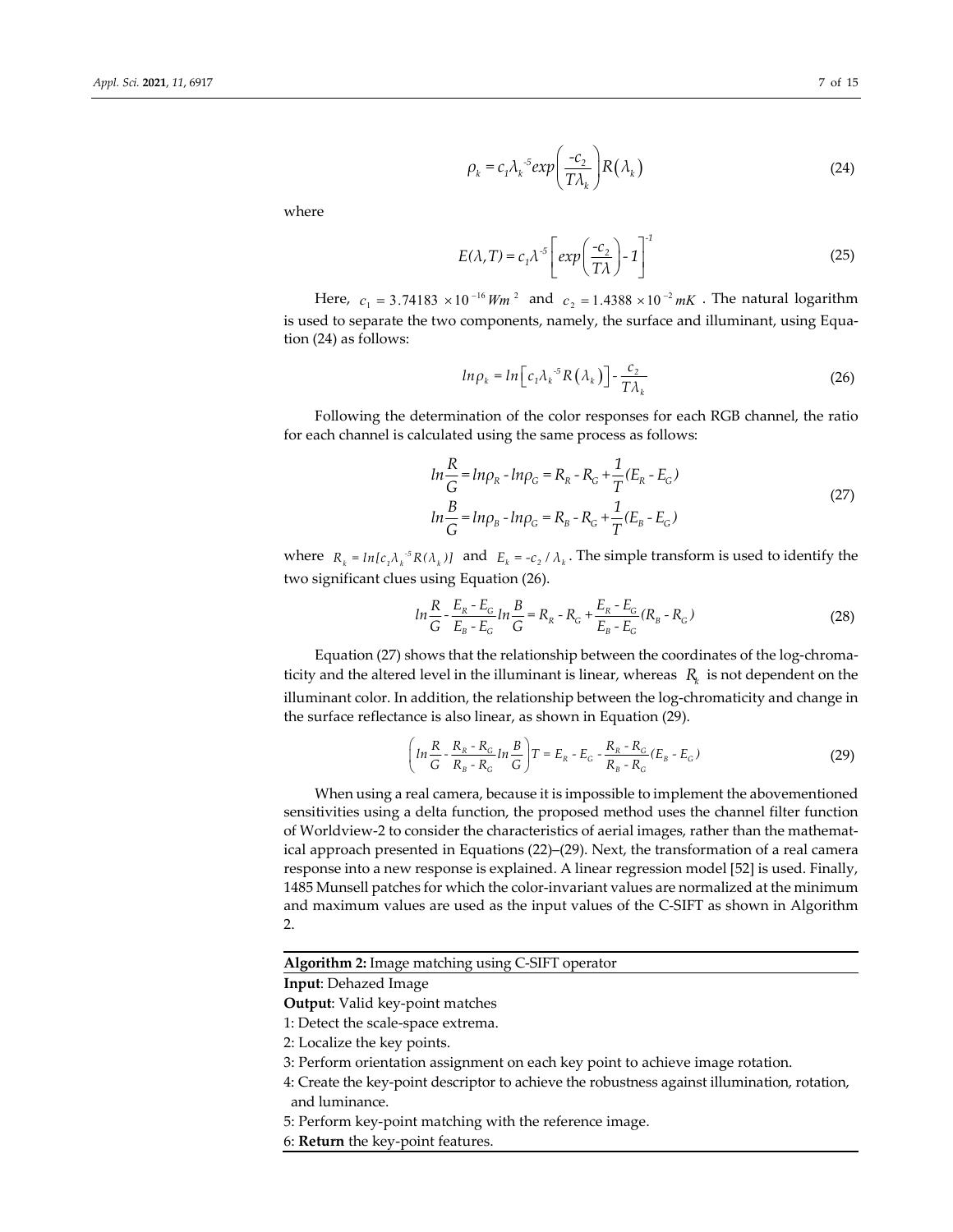### **3. Results and Discussion**

The experiments were performed on four datasets to evaluate the performance of the proposed algorithm, namely, synthetic haze images, natural aerial images from Google, NH-HAZE [53,54], and manually annotated Datasets. NH-HAZE is a synthetic non-homogeneous haze dataset consisting of 55 outdoor images. The manually annotated dataset was created in the lab and consists of 18 images for testing the homogeneous aerial images. We present the results in Figures 2–8. The experimental results show that the proposed method performs well on all the datasets.



**Figure 2.** Images for each algorithm and their transmission maps: (**a**) haze image, (**b**) He et al. [40] method, and (**c**) proposed method.



(**a**)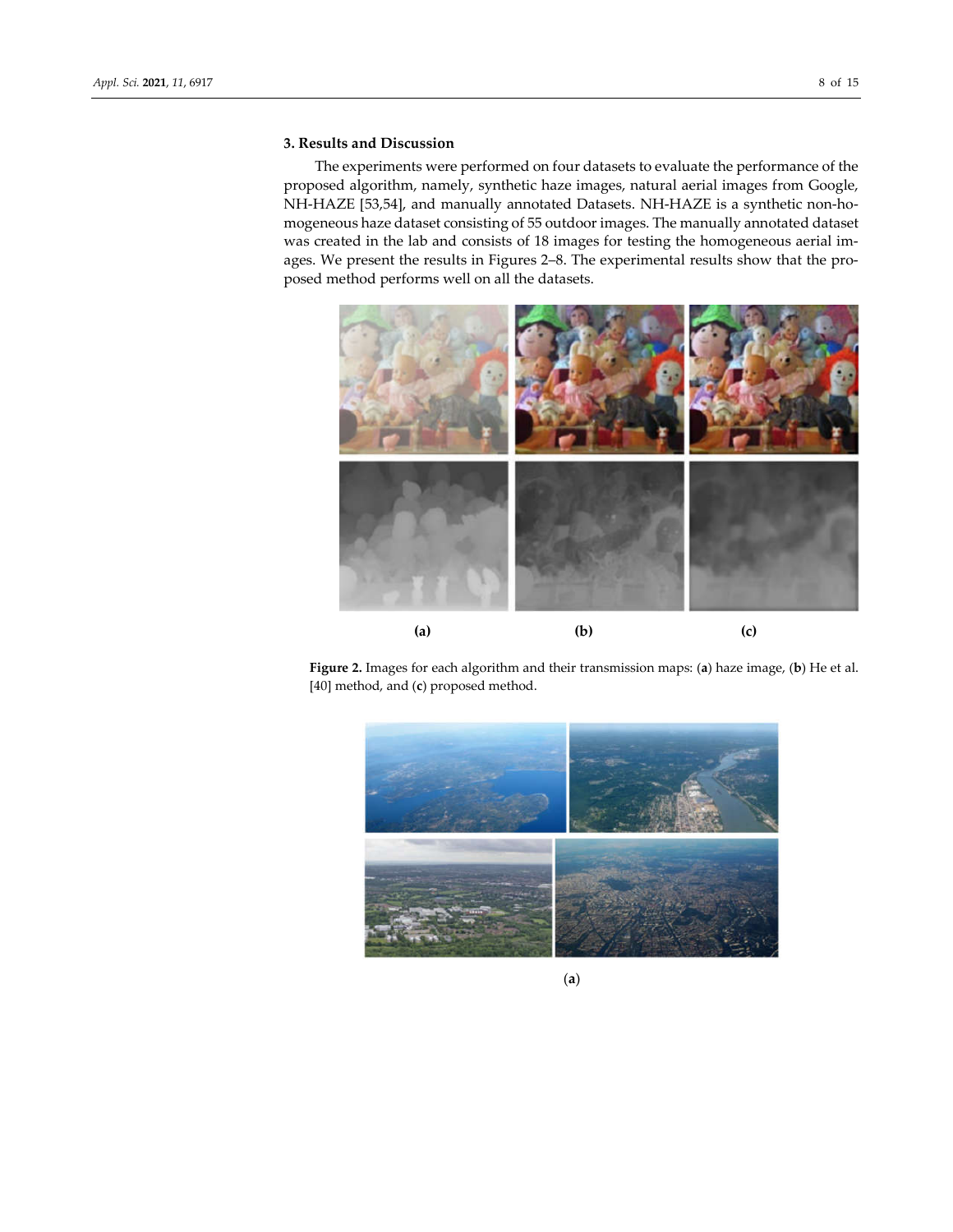



**Figure 3.** Test aerial images and dehazing result with large sizes: (**a**) original hazy images and (**b**)



**Figure 4.** Results of several algorithms for aerial images.



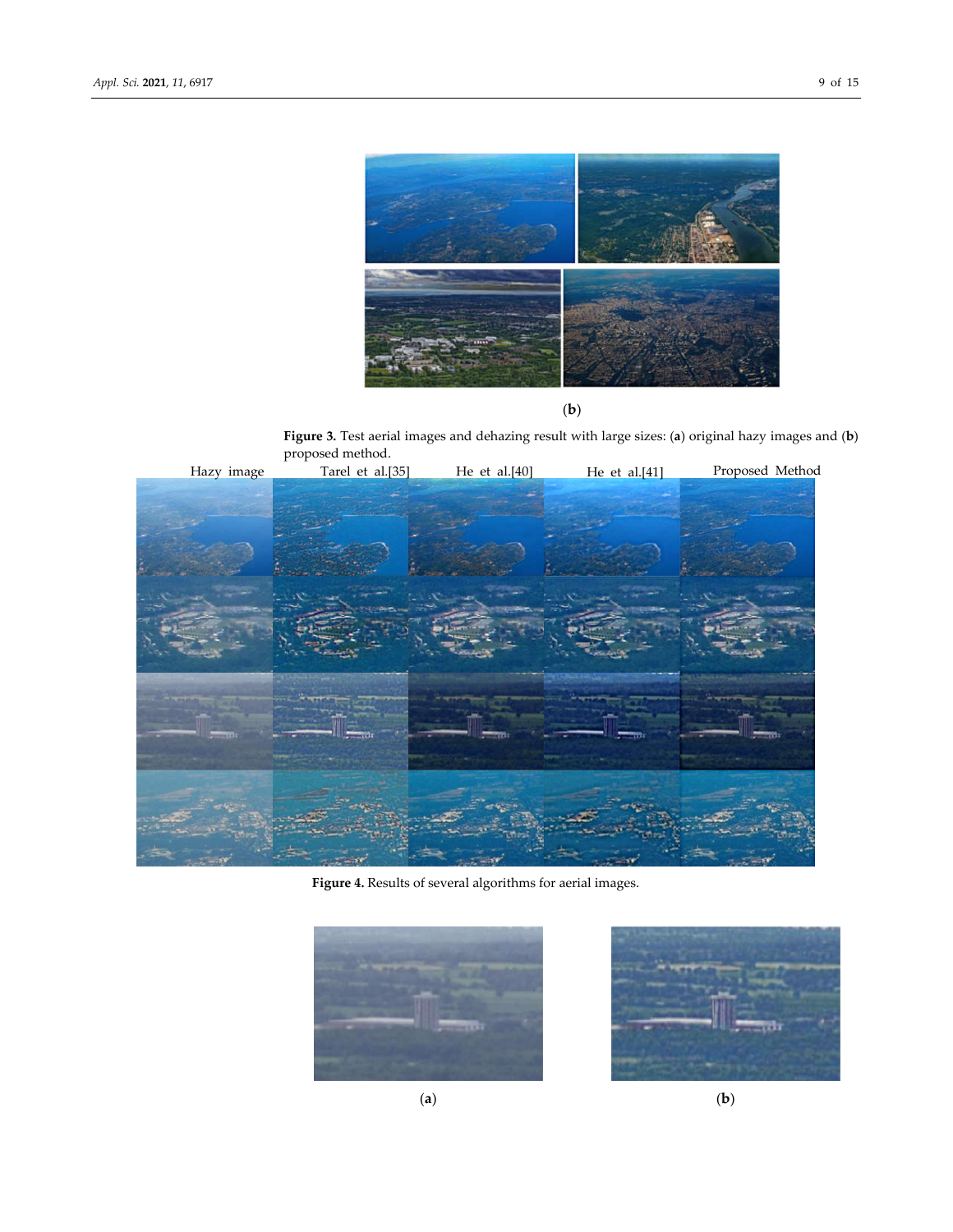

**Figure 5.** Detailed images of Figure 4: (**a**) original hazy image, (**b**) Tarel and Hautiere [35] method, (**c**) He et al. [40] method, and (**d**) proposed method.

Generally, haze-free images use a disparity map to generate synthetic haze images. The results of the different methods are shown in Figure 2. The results for the method of He et al. show some block artifacts in certain regions. When observed using a uniform transmission map, the details of the transmission map cause image blur. However, the proposed algorithm reduced the block artifacts in the transmission map and enhanced the haze removal performance.



**Figure 6.** Transmission map of Figure 4: (**a**) DCP transmission map, (**b**) refined transmission map of the proposed method.

Figure 3 shows the test images and the results obtained using the proposed method with aerial images. To evaluate the proposed method in Figures 3–5, natural aerial images were obtained from Google. The image sizes were 3264 × 2448, 4318 × 3083, 950 × 691, and 3008 × 2000. The performance of the proposed algorithm was also compared with those of several state-of-the-art dehazing methods when using aerial images, as shown in Figure 4. The proposed algorithm was used to process and analyze several large aerial images with a resolution of  $3000 \times 3000$  pixels. The Figure 4 are the input hazy images are compared with the proposed method and conventional methods such as Tarel et al.[35], and He et al.[40], [41]. The proposed un-optimized (MATLAB implementation) code could process each aerial image in approximately half an hour using a desktop computer (Intel 5, 3.1-GHz CPU, 8-GB RAM). The proposed method produced visually pleasing results that were superior to those produced by conventional methods. The results obtained using the proposed algorithm were generally sharper and clearer than those obtained using the method of He et al.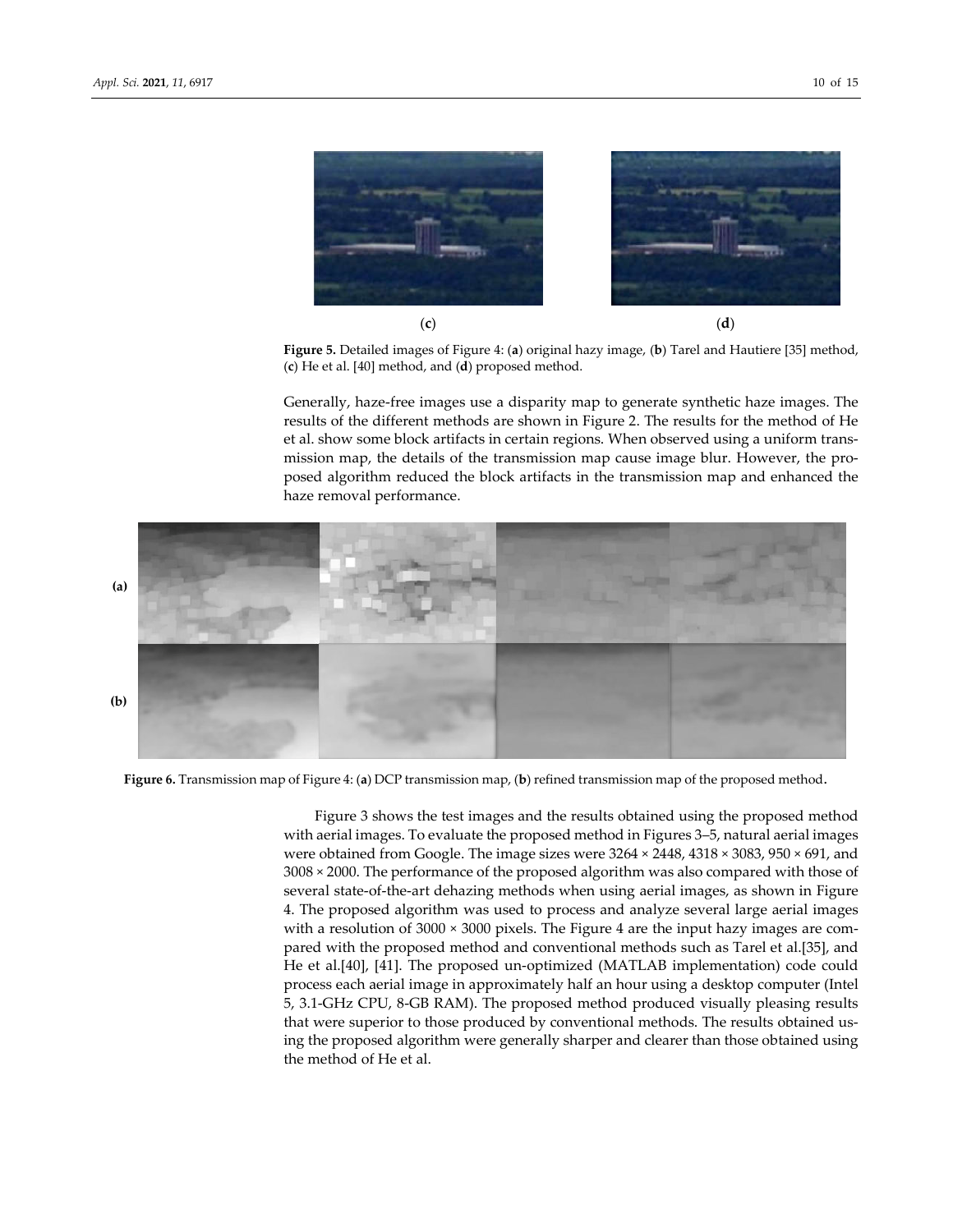

**Figure 7.** Comparative test results of different dehazing methods using NH-HAZE dataset with Tarel and Hautiere [35],



**Figure 8.** Comparative test results of different dehazing methods using manually annotated dataset with Tarel and Hautiere [35], He et al. [40], He et al. [41], and the proposed method.

Although the image features could be easily detected when the image contrast was high, the method of Tarel and Hautiere [35] performed poorly. Figure 5 shows the detailed images based on magnifying the images in Figure 4. Figure 5c,d shows a block problem caused by block processing, whereas Figure 5b does not show the block problem. Block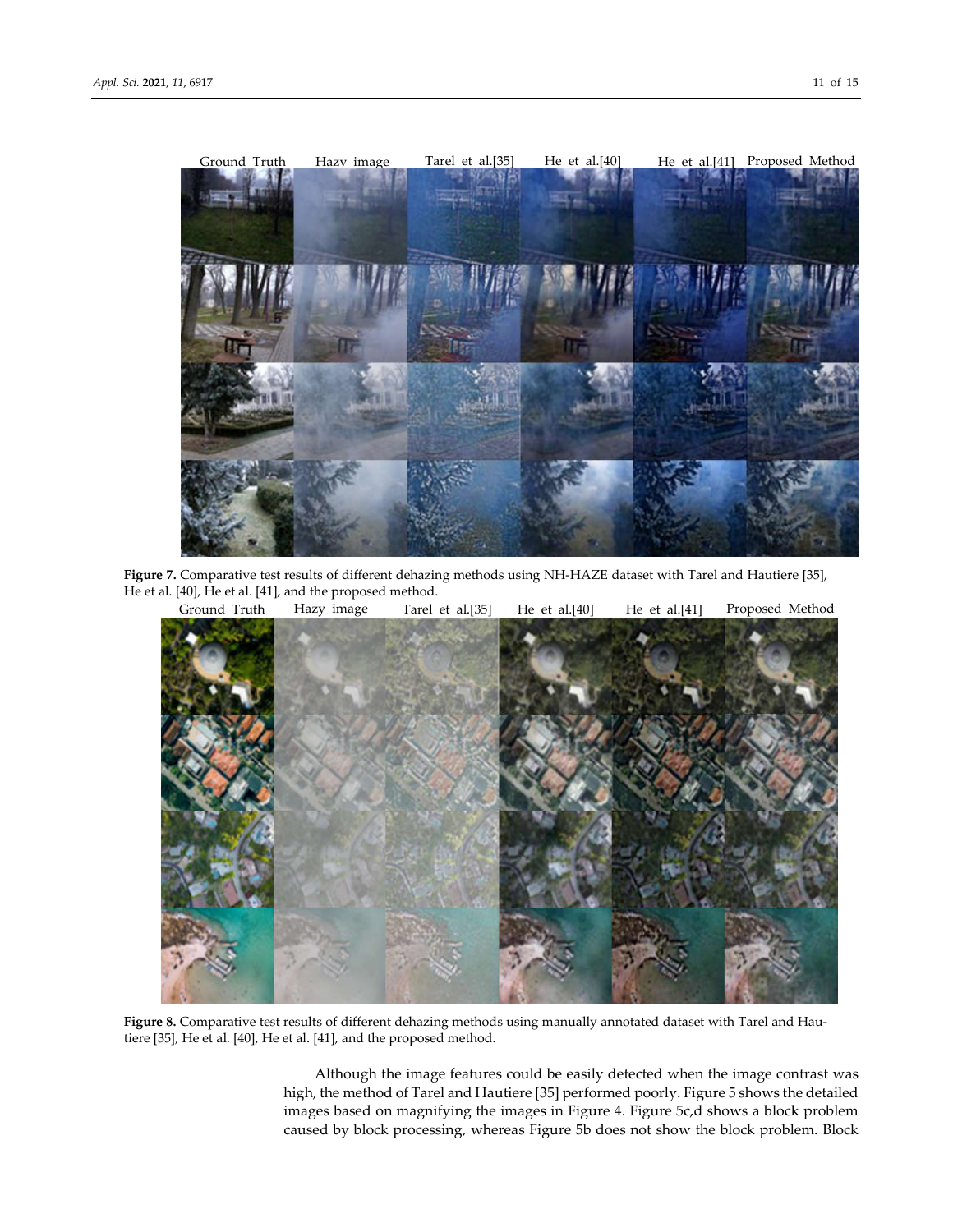artifacts can occur in the case of mixed clouds and haze (e.g., very bright regions) when using block-based processing. However, the proposed algorithm reduces the number of block artifacts, as shown in Figure 5d.The reduction of block artifacts is not clear in the aerial images of the proposed method. Therefore, we compared their transmission maps, as shown in Figure 6. We can clearly see how the block artifacts have been smoothed compared to the DCP. For example, Figure 6a is a DCP transmission map containing block artifacts, and Figure 6b is a refined transmission map using the proposed method with reduced block artifacts. However, some of these may be affected by uncertainties; therefore, they require fuzzy preprocessing [55–57].

Figures 7 and 8 show the results for non-homogeneous and homogeneous images. Also, the Figures 7 and 8 are the input hazy images are compared with the proposed method and conventional methods such as Tarel et al. [35], and He et al. [40], [41]. The proposed approach and the conventional methods, as listed in Table 1, were compared with the help of the PIQE [47] metric to evaluate the quality of the de-hazed image. The PIQE metric is used for human perceptual quality, which is inversely correlated with perceptual quality. Thus, a low score indicates good perceptual quality, and a high score indicates poor perceptual quality. The bold text indicates the best performance and the darkgreen text indicates the next-best performance. For instance, the low value for the first image in Figure 4 is that of the proposed method, with 15.5900, and the highest value is that of He et al. [41], with 34.5783. The same procedure was followed for the other tested images. Of all values of the metric, the proposed method demonstrates the best performance. The bold text indicates the best performance and the dark-green text indicates the next-best performance. Hence, the results suggest that the proposed method yields better results on tested datasets and aerial images.

| S. No | <b>Tested Image</b> | Tarel et al.[35] | He et al. $[40]$ | He et al. $[41]$ | Proposed method |
|-------|---------------------|------------------|------------------|------------------|-----------------|
| 1     | Figure $4(a)$       | 20.8522          | 23.7638          | 34.5783          | 15.5900         |
| 2     | Figure $4(b)$       | 26.1828          | 27.0469          | 36.8676          | 21.5313         |
| 3     | Figure $4(c)$       | 41.0633          | 50.6249          | 53.1791          | 33.1987         |
| 4     | Figure $4(d)$       | 31.3141          | 27.8593          | 39.0135          | 25.7796         |
| 5     | Figure $7(a)$       | 40.0932          | 61.6822          | 34.7334          | 29.7811         |
| 6     | Figure $7(b)$       | 40.8646          | 65.8164          | 39.7221          | 35.5101         |
| 7     | Figure $7(c)$       | 33.0525          | 70.4645          | 34.9615          | 34.7679         |
| 8     | Figure $7(d)$       | 36.9200          | 47.7217          | 36.3100          | 26.1627         |
| 9     | Figure $8(a)$       | 25.8414          | 72.7626          | 28.4863          | 28.7927         |
| 10    | Figure $8(b)$       | 26,0668          | 60.1055          | 26.7333          | 22.1936         |
| 11    | Figure $8(c)$       | 26.5691          | 76.9486          | 31.8643          | 30.3427         |
| 12    | Figure $8(d)$       | 32.6156          | 60.5336          | 34.9176          | 32.0359         |

**Table 1.** Quantitative comparison of different methods based on PIQE evaluation.

Finally, the effect of enhancing the image contrast by eliminating the haze in an image is emphasized by the image-matching results shown in Figure 9. For the C-SIFT pointmatching results, an experiment using a significant number of test images was conducted to support the point-matching related claims. When the C-SIFT operator was applied to the original hazy images, only 32 valid matches were produced. When the C-SIFT operator was applied to images enhanced using the method of Tarel and Hautiere [35], 31 valid matches were obtained. When the C-SIFT operator was applied to images enhanced using the method of He et al. [40], 74 valid matches resulted. Finally, when the proposed method based on C-SIFT was used, 85 valid matches were generated. Additionally, we show the valid key point matching techniques compared to different methods in Table 2. Of these methods, the proposed technique demonstrates more valid matches due to the reduction in block artifacts.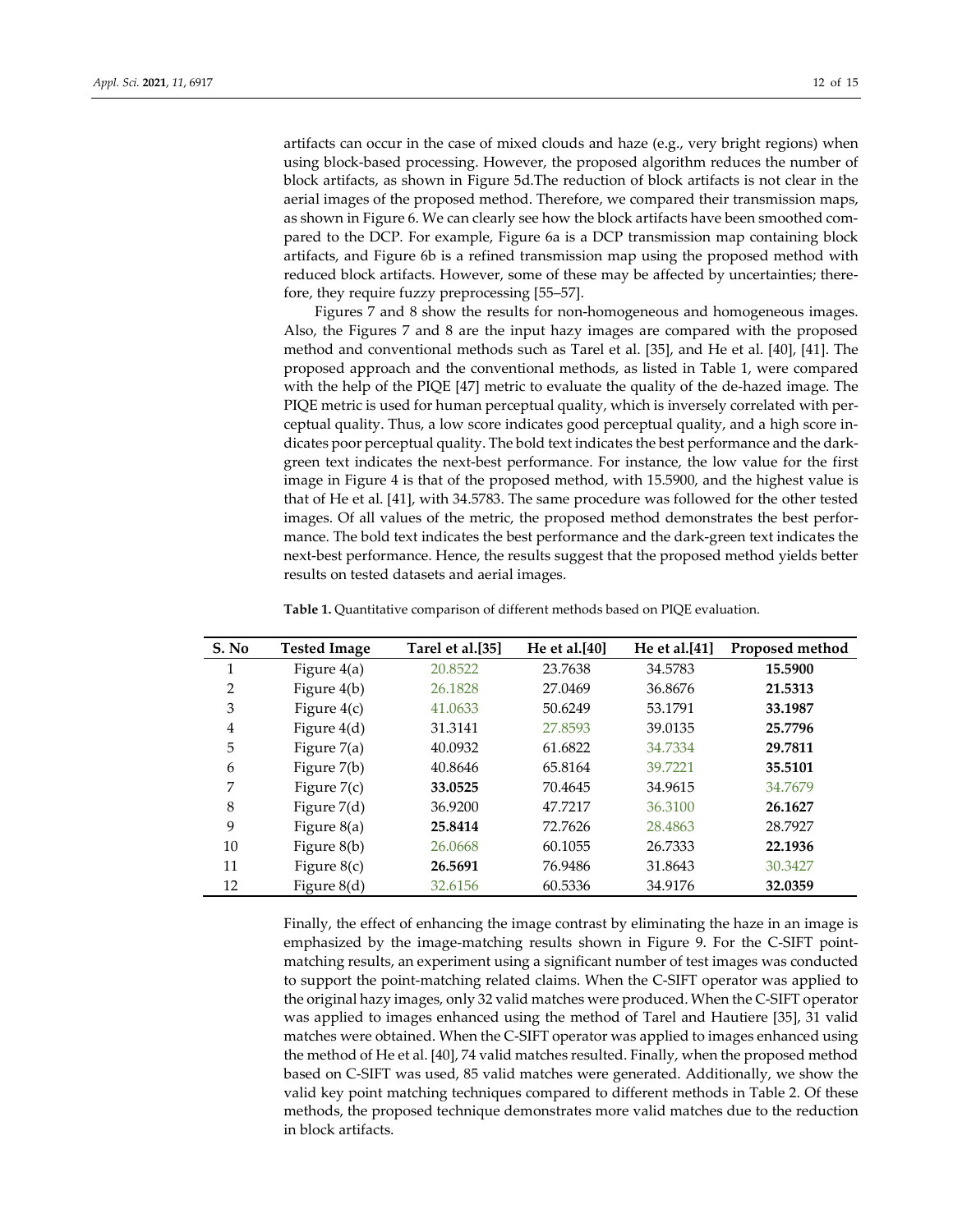

(**a**) (**b**)



**Figure 9.** Matching based on C-SIFT: (**a**) original haze images (32 good matches), (**b**) Tarel and Hautiere [35] method (31 good matches), (**c**) He et al. [40] method (74 good matches), and (**d**) proposed method (85 good matches).

| S. No | <b>Tested Image</b> | Tarel et al.[35] | He et al.[40] | He et al. $[41]$ | Proposed method |
|-------|---------------------|------------------|---------------|------------------|-----------------|
| 1     | Figure $4(a)$       | 24               | 102           | 62               | 92              |
| 2     | Figure $4(b)$       | 55               | 217           | 184              | 254             |
| 3     | Figure $4(c)$       | 31               | 74            | 46               | 85              |
| 4     | Figure $4(d)$       | 152              | 351           | 203              | 352             |
| 5     | Figure $7(a)$       | 17               | 13            | 19               | 30              |
| 6     | Figure $7(b)$       | 18               | 56            | 25               | 71              |
| 7     | Figure $7(c)$       | 08               | 35            | 15               | 55              |
| 8     | Figure $7(d)$       | 29               | 67            | 72               | 108             |
| 9     | Figure $8(a)$       | 52               | 47            | 66               | 123             |
| 10    | Figure $8(b)$       | 114              | 132           | 171              | 405             |
| 11    | Figure $8(c)$       | 10               | 17            | 42               | 74              |
| 12    | Figure $8(d)$       | 58               | 56            | 82               | 177             |

**Table 2.** Quantitative comparison of feature-points matching obtained from different methods.

# **4. Conclusions**

A dehazing method for image contrast enhancement was proposed. The method modifies the transmission map based on the DCP using the HMRF-EM algorithm. The method can enhance the image contrast by reducing the block artifacts caused by a patchbased image dehazing algorithm. The performance of the proposed algorithm was found to be superior to that of conventional methods for synthetic, outdoor, and aerial images. The algorithm is suitable for image-matching based on local feature points and outperforms conventional methods. The algorithm has certain limitations. For example, it can only be applied to RGB-based images, excluding satellite images without a blue band. The performance of the algorithm is also degraded when haze affects near-infrared channels. The performance of the delta functions, one of the basic assumptions of the proposed algorithm, can also be adversely affected when realistic camera sensitivities are used.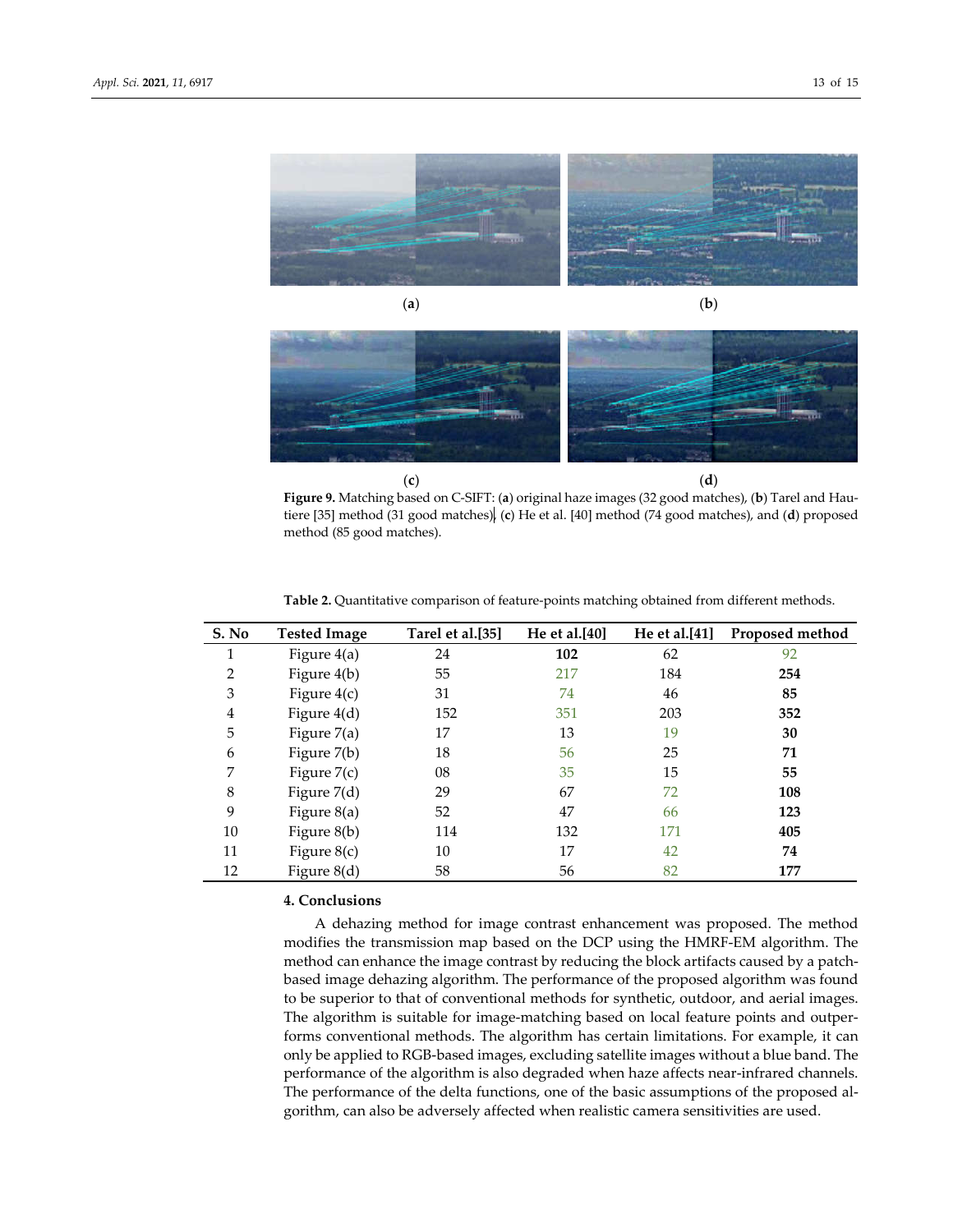**Author Contributions:** Conceptualization, Y.R.M. and O.-S.K.; methodology, Y.R.M. and O.-S.K.; investigation, Y.R.M. and O.-S.K.; writing–original draft preparation, Y.R.M. and O.-S.K.; writing—review and editing, Y.R.M. and O.-S.K.; supervision, O.-S.K.; project administration, O.-S.K. All authors have read and agreed to the published version of the manuscript.

**Funding:** This research was supported by Basic Science Research Program through the National Research Foundation of Korea (NRF) funded by the Ministry of Science, ICT & Future Planning (2019R1F11058489).

**Institutional Review Board Statement:** Not applicable.

**Informed Consent Statement:** Not applicable.

**Data Availability Statement:** The publicly archived NH-HAZE dataset is available at https://data.vision.ee.ethz.ch/cvl/ntire20/nh-haze and the manually annotated dataset is generated during the study available at https://unsplash.com/s/photos/aerial.

**Conflicts of Interest:** The authors declare no conflict of interest.

#### **References**

- 1. Leng, C.; Zhang, H.; Li, B.; Cai, G.; Pei, Z.; He, L. Local feature descriptor for image matching: A survey. *IEEE Access* **2019**, *7*, 6424–6434.
- 2. Xi, W.; Shi, Z.; Li, D. Comparisons of feature extraction algorithm based on unmanned aerial vehicle image. *Open Phys*. **2017**, *15*, 472–478.
- 3. Zhang, C.-M.; Gong, Z.-H.; Huang, Y. Performance evaluation and improvement of several feature point detectors. *J. Geomat. Sci. Technol.* **2008**, *25*, 231–234.
- 4. Tuytelaars, T.; Mikolajczyk, K. Local invariant feature detectors: Survey. *Found. Trends Comput. Graph. Vis.* **2008**, *3,177*-280.
- 5. Zhou, H.; Dai, A.; Tian, T.; Tian, Y.; Yu, Z.; Wu, Y.; Zhang, Y. Feature matching for remote sensing image registration via manifold regularization. *IEEE J. Sel. Top. Appl. Earth Obs. Remote. Sens.* **2020**, *13*, 4564–4574.
- 6. Halavataya, K. Local feature descriptor indexing for image matching and object detection in real-time applications. *Pattern Recognit. Image Anal.* **2020**, *30*, 16–21.
- 7. Farooq, J. Object detection and identification using SURF and BoW model. In Proceedings of the 2016 International Conference on Computing, Electronic and Electrical Engineering (ICE Cube), Quetta, Pakistan, 11–12 April 2016.
- 8. Rani, R.; Grewal, S.K.; Panwar, K. Object recognition: Performance evaluation using SIFT and SURF. *Int. J. Comput. Appl.* **2013**, *75*, 39–47.
- 9. Chen, Y.; Xu, W.; Piao, Y. Target matching recognition for satellite image based on the improved FREAK algorithm. *Math. Probl. Eng.* **2016**, *2016*, 1–9.
- 10. Li, K.; Wang, F.; Zhang, L. A new algorithm for image recognition and classification based on improved bag of features algorithm. *Optik* **2016**, *127*, 4736–4740.
- 11. Ma, D.; Lai, H.-c. Remote Sensing Image Matching Based Improved ORB in NSCT Domain. *J. Indian Soc. Remote Sens.* **2019**, *47*, 801–807.
- 12. Jahangiri, M.; Petrou, M. An attention model for extracting components that merit identification. In Proceedings of the 2009 16th IEEE International Conference on Image Processing (ICIP), Cairo, Egypt, 7–10 November 2009.
- 13. Harel, J.; Koch, C.; Perona, P. Graph-based visual saliency. In Proceedings of the Twentieth Annual Conference on Neural Information Processing Systems, Vancouver, BC, Canada, 4–7 December 2006.
- 14. Tao, S.; Feng, H.; Xu, Z.; Li, Q. Image degradation and recovery based on multiple scattering in remote sensing and bad weather condition. *Opt. Express* **2012**, *20*, 16584–16595.
- 15. Long, J.; Shi, Z.; Tang, W.; Zhang, C. Single remote sensing image dehazing. *IEEE Geosci. Remote. Sens. Lett.* **2013**, *11*, 59–63.
- 16. Moro, G.D.; Halounova, L. Haze removal for high-resolution satellite data: A case study. *Int.J.remote sens*.**2007**, *28*, 2187-2205.
- 17. Pan, X.; Xie, F.; Jiang, Z.; Yin, J. Haze removal for a single remote sensing image based on deformed haze imaging model. *IEEE Signal Process. Lett.* **2015**, *22*, 1806–1810.
- 18. Q Zhu, Q.; Mai, J.; Shao, L. A Fast single Image Haze Removal Algorithm Using Color Attenuation Prior. *IEEE Trans. Image Process*. **2015**, 24, 3522-3533.
- 19. Kawarabuki, H.; Onoguchi, K. Snowfall detection in a foggy scene. In Proceedings of the 2014 22nd International Conference on Pattern Recognition, Stockholm, Sweden, 24–28 August 2014.
- 20. Wang, L.; Zhu, R. Image Defogging algorithm of single color image based on wavelet transform and histogram equalization. *Appl. Math. Sci.* **2013**, *7*, 3913–3921.
- 21. Xu, Z.; Liu, X.; Ji, N. Fog removal from color using contrast limited adaptive histogram equalization. In Proceedings of the 2009 2nd International Congress on Image and Signal Processing, Tianjin, China, 17–19 October 2009.
- 22. Bissonnette, L.R. Imaging through fog and rain. *Opt. Eng.* **1992**, *5*, 1045–1052.
- 23. Sun, S.-H.; Fan, S.-P.; Wang, Y.-C.F. Exploiting image structural similarity for single image rain removal. In Proceedings of the 2014 IEEE International Conference on Image Processing (ICIP), Paris, France, 27–30 October 2014.